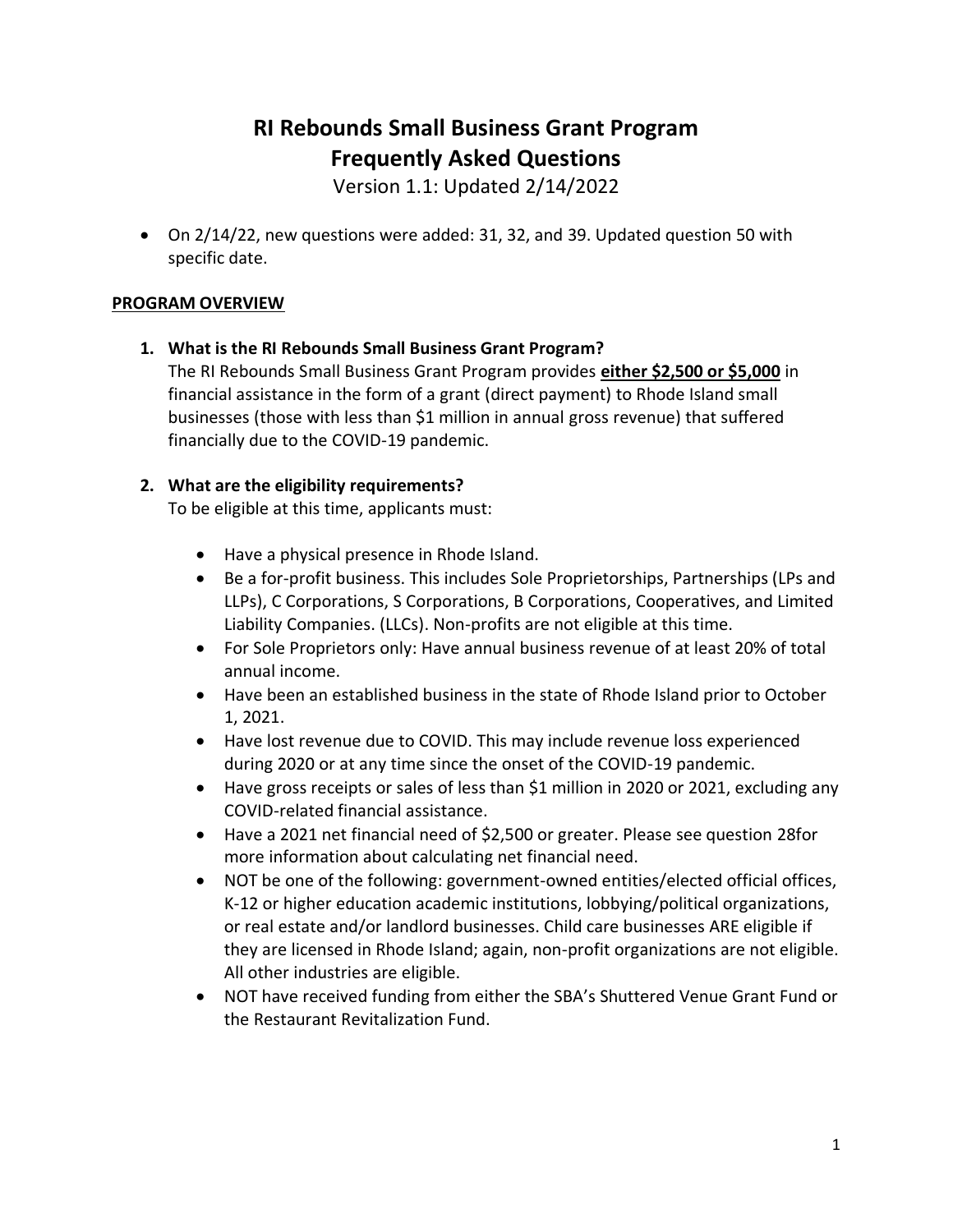- NOT be owned by a nationally or regionally owned franchise. While nationally owned chain businesses are not eligible to apply, a business that is part of a regional or national franchise that includes franchisees with locations outside of Rhode Island, may apply unless the business is owned by a regional or national franchisor or chain OR is owned by an entity that is not headquartered in Rhode Island.
- NOT be permanently closed (meaning it is either open or only temporarily closed--e.g., a seasonal business that is not yet open for 2022 would be eligible).
- NOT be engaged in any activity that is illegal under Federal, State, or Local law.
- NOT be on the federal do not pay list.
- NOT be in or considering federal bankruptcy or state receivership.
- **3. How much funding is available for this RI Rebounds Small Business Grant Program?** In total, \$12.5 million is available for grants (direct payments) to small businesses.
- **4. What is the source of funding for this grant program and these direct payments?** The source of funding is the U.S. Department of the Treasury's Coronavirus State and Local Fiscal Recovery (SLFR) Fund monies allocated to the State of Rhode Island pursuant to the American Rescue Plan Act of 2021, P.L. 117-2.

This program is part of the Rhode Island Rebounds initiative to invest in its children, families, workers, housing, and small business owners. This investment includes funds to assist small businesses as well as hard-hit tourism, hospitality, and event industries impacted by COVID-19. Rhode Island Rebounds is made possible thanks to Governor Dan McKee's proposal and unanimous approval by the Rhode Island House and Senate.

Awardees of this funding will be beneficiaries of the RI Rebounds Small Business Grant Program.

### **5. Do these grants/direct payments need to be paid back?**

No, these grants/direct payments do not need to be paid back.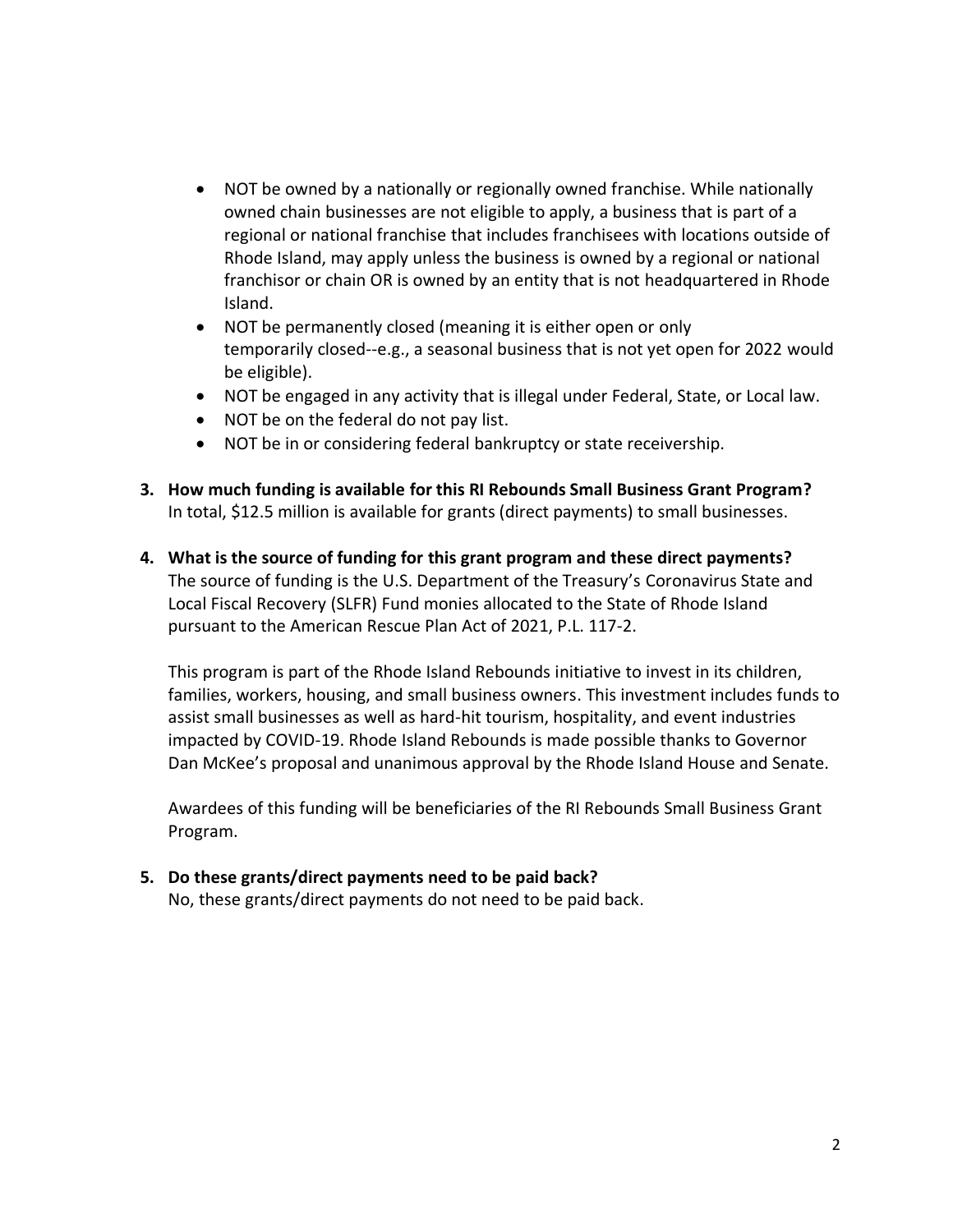# **6. Are the grants/direct payments taxable?**

The IRS has [published information](mailto:https://www.irs.gov/newsroom/frequently-asked-questions-for-states-and-local-governments-on-taxability-and-reporting-of-payments-from-coronavirus-state-and-local-fiscal-recovery-funds) indicating that "Some SLFR Fund recipients may have to report certain payments as income and may owe tax depending on the purpose of the payment." As such, RI Commerce Corporation anticipates issuing 1099s in most instances. Please consult your accountant or tax professional to understand more about your particular tax situation and how this guidance applies.

Additional IRS guidance for the Coronavirus State and Local Recovery Fund can be found here: [Frequently asked questions for states and local governments on taxability and](https://www.irs.gov/newsroom/frequently-asked-questions-for-states-and-local-governments-on-taxability-and-reporting-of-payments-from-coronavirus-state-and-local-fiscal-recovery-funds)  reporting of payments from Coronavirus State and Local Fiscal Recovery Funds | Internal Revenue Service (irs.gov).

# **7. Who can apply?**

While a third party like a CPA or Technical Assistance partner can assist a business on an application, there are application attestations that will require the business owner or an authorized representative (e.g., an officer of the business) to sign. Therefore, only those with fiduciary responsibility (like a restaurant owner, not service staff) for the business should apply.

### **8. How do I apply for the RI Rebounds Small Business Grant Program?**

The application will be made available online through a RI Commerce Corporation's landing page on February 1, 2022 at 3:30PM and will utilize the application platform Core Relief. This landing page will provide applicants with contact information for technical assistance along with other resources such as user guides and videos to utilize during the application process. The landing page can be found at CommerceRI.com/RIRebounds.

# **9. When can I apply?**

Applications will be accepted [online](https://commerceri.com/rirebounds/) beginning on February 1, 2022 at 3:30 PM. The portal will remain open for an initial two-week period, closing Tuesday, February 15, 2022 at 3:30 PM. If needed after that initial two-week application period, the program may reopen if funds remain.

# **10. What happens if the RI Rebounds Small Business Grant Program is oversubscribed at the end of the initial application period?**

If the program receives more eligible applications than it can accommodate based on the available funding at the end of the initial application submission period, applications will be prioritized based on factors including whether an applicant is one or more of the following: a first-time recipient of COVID-19 assistance from the State of Rhode Island, a very small business, and/or a Minority or Women Business Enterprise (MBE/WBE).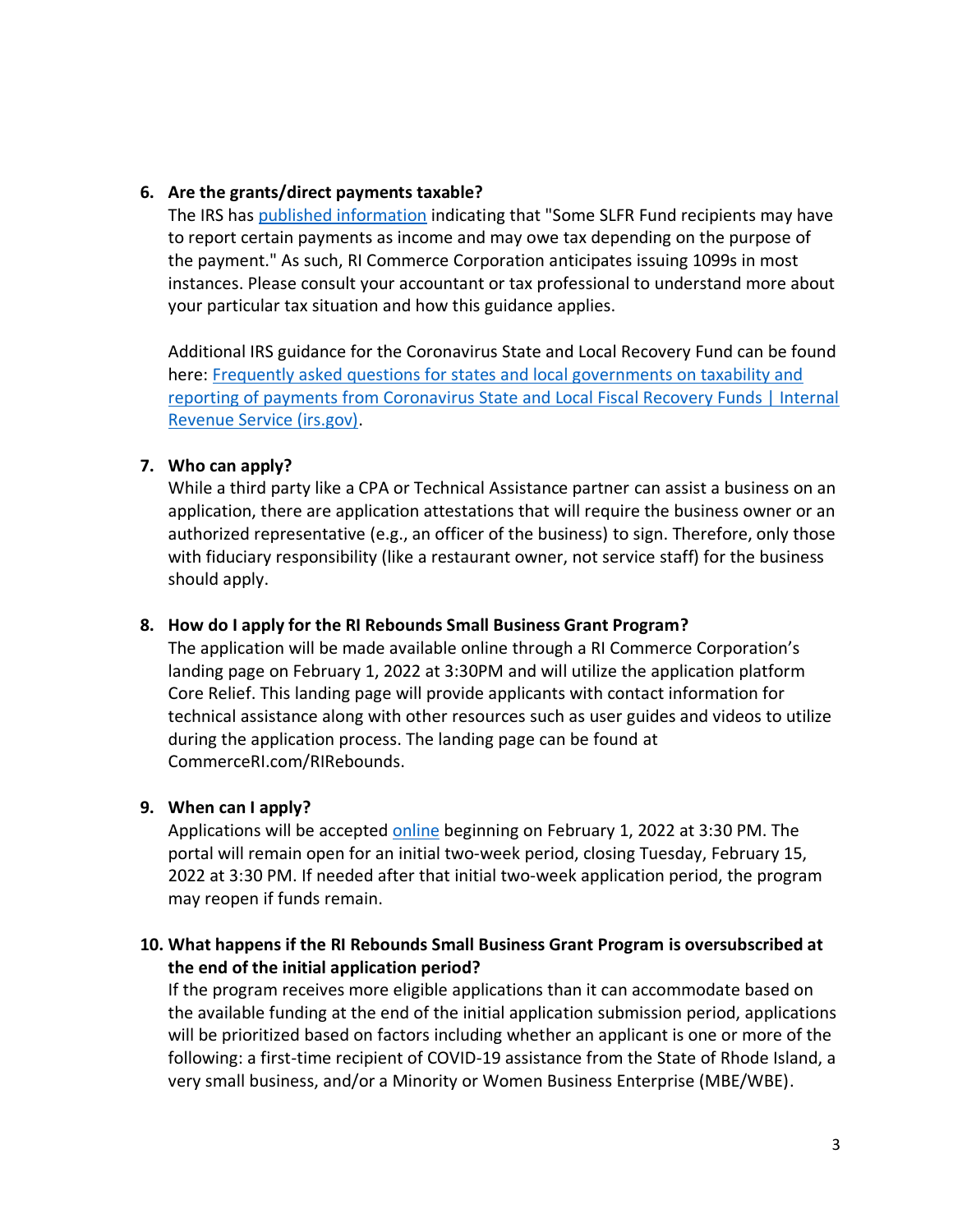- **11. I don't have internet access and/or a computer. Can I submit a paper application?** No, this application is only available to be submitted online. However, you can reach out to one of RI Commerce Corporation's Technical Assistance (TA) partners, who can help you with the application using one of their tablets. Information about those TA resources can be found in question 26.
- **12. If I have a general question about the grant program that is not answered in this FAQ document, how can I get further help?**

Please complete this online form for assistance [Your Business Advisor -](https://commerceri.com/your-business-advisor/) Rhode Island Commerce (commerceri.com).

# **13. Who is administering this program?**

The RI Rebounds Small Business Grant Program is administered by the RI Commerce Corporation with assistance from its partner, Witt O'Brien's, LLC. The program is being supported, in whole or in part, by federal award number SLFRFP0136 awarded to the State of Rhode Island by the U.S. Department of Treasury.

### **SPECIFIC PROGRAM ELIGIBILITY**

**14. What is the definition of a small business for the purposes of the RI Rebounds Small Business Grant Program?**

For purposes of this grant program, the State of Rhode Island has limited this grant program to small businesses with under \$1 million in revenue. This is a more stringent requirement than the U.S. Department of the Treasury's Final Rule governing the Coronavirus State and Local Fiscal Recovery Fund, which states a Small business means a business concern or other organization that:

- Has no more than 500 employees or, if applicable, the size standard in number of employees established by the Administrator of the Small Business Administration for the industry in which the business concern or organization operates, and
- Is a small business concern as defined in section 3 of the Small Business Act (15 U.S.C. 632)."

# **15. Can Sole Proprietors apply for this funding?**

Yes. For the purposes of this grant program sole proprietors who file a Schedule C are eligible as long as your business revenue makes up at least 20% of your total annual income. A Sole Proprietor may calculate this by dividing the applicant's gross business income (e.g., line 7 on IRS 1040 schedule C for sole proprietors) by the owner's total income (e.g., line 7b on IRS 1040). However, if you file a joint return, you may exclude income from a spouse or dependent from this calculation. Applicants may use 2020 or 2021 income for purposes of this calculation.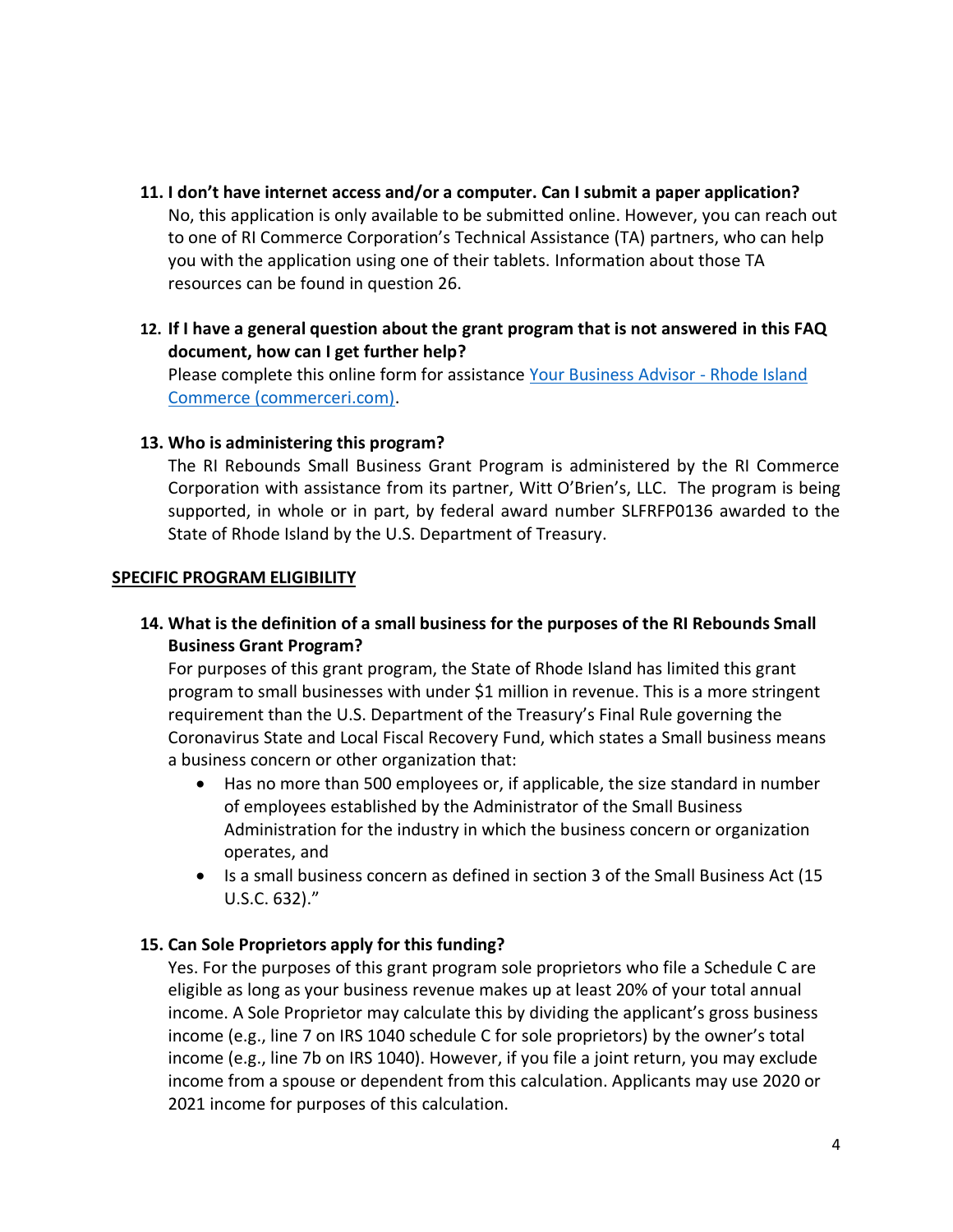# **16. Can non-profit organizations apply for this funding?**

No, non-profit organizations are not eligible for this grant program at this time.

### **17. Are landlords, real estate businesses, or real estate agents eligible?**

No, landlord and real estate businesses are ineligible for this grant program. Ineligible real estate/landlord businesses include residential real estate agents, real estate brokers, and realtors as well as those businesses that are passive or speculative. Examples include:

- Passive businesses owned by developers and landlords.
- Businesses primarily engaged in subdividing real property into lots and developing it for resale on its own account or selling lots.
- Businesses that are primarily engaged in owning or purchasing real estate and leasing it for any purpose. For example, shopping centers and similar business models that generate income by renting space to accommodate independent businesses that provide services directly to the public, residential facilities, apartment buildings/complexes and mobile home parks.
- Businesses whose primary purpose is to lease land for the installation of a cell phone tower, solar panels, billboards, or wind turbines.
- Businesses that have entered into a management agreement with a third party that gives the management company sole discretion to manage the operations of the business, including control over the employees, the finances and the bank accounts of the business, with no involvement by the owner(s) of the Applicant business, Speculative real estate businesses which include, among others:
	- Building homes for future sales; and
	- House flipping or similar business models related to the purchase, rehabilitation and resale of real estate.

This does not include general contractors, construction companies, and similar businesses involved in the construction or manufacturing of infrastructure or buildings on property that are not primarily engaged in speculative real estate businesses.

### **18. Are seasonal businesses eligible?**

Yes. Seasonal businesses are eligible.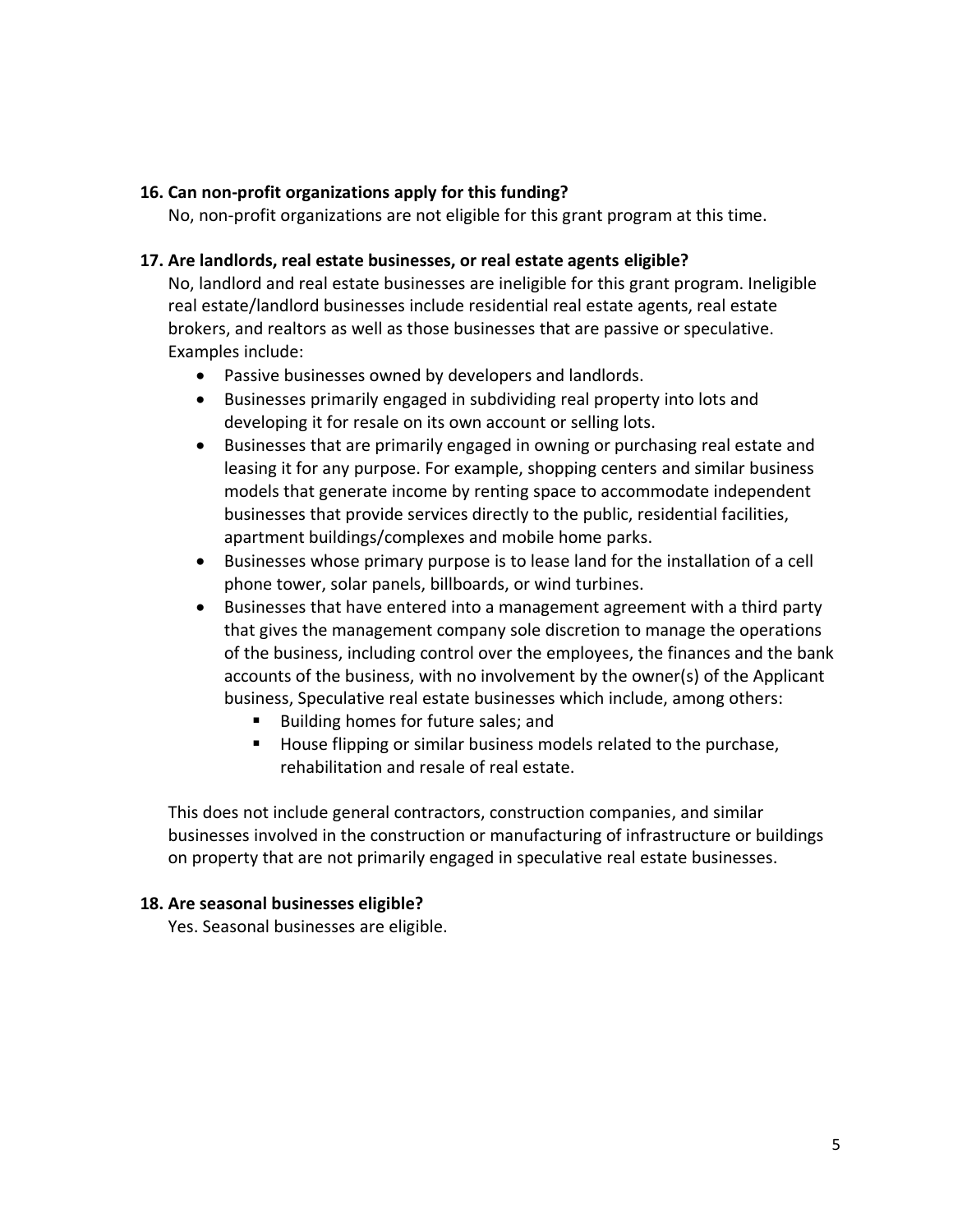### **19. If my business is part of a regional or national franchise, am I eligible?**

In order to be eligible, the applicant business must not be owned by the national or regional franchisor or chain OR be owned by an entity that is not headquartered in Rhode Island.

- Ex. of Eligible Business: A restaurant is a franchisee of a national chain, but the owner is a Rhode Island business entity not the national franchisor.
- Ex. of Ineligible Business: A gym is part of a regional franchise and is owned by a business entity headquartered outside of Rhode Island.

# **20. Can a new business apply?**

Yes, if the business was established in the State of Rhode Island prior to October 1, 2021 and it meets all of the other eligibility requirements. Through the SAM.gov registration, you will provide your established date and through its entity validation process that will be confirmed. See FAQ for more information on SAM.gov registration.

- **21. If a business has more than one location, can it receive more than one grant?** No, not at this time.
- **22. Am I eligible to apply twice if I own two businesses?** Yes. If you own two business entities, you can apply separately for each entity.
- **23. Do I have to be an American citizen for my business to be eligible?** No; however, the applicant that will receive the grant/direct payment must have a valid federal taxpayer identification number (TIN).
- **24. Am I eligible to apply if I received prior COVID-19 relief funding for my business?** If you received funding from the SBA's Restaurant Revitalization Fund or Shuttered Venue Operators Grant Fund you are **ineligible** to apply.

**You are still eligible if you have received any other COVID-19 Relief funding** (as long as you meet all other requirements, including having a 2021 Net Financial Need).

However, **if you received funding from the State of Rhode Island, you may be deprioritized if the program is oversubscribed**. Examples of funding from the State of Rhode Island includes Restore RI Grant; RI Small Business Relief Grant; Hotel, Arts & Tourism Engagement, Service, and Resiliency Grants (HArT ESR); Hotel, Arts & Tourism Direct Support grants; Business Adaptation; Take It Outside; RI Child Care Stabilization Fund, or ARPA ReInvigorate Child Care Stabilization Grant Program.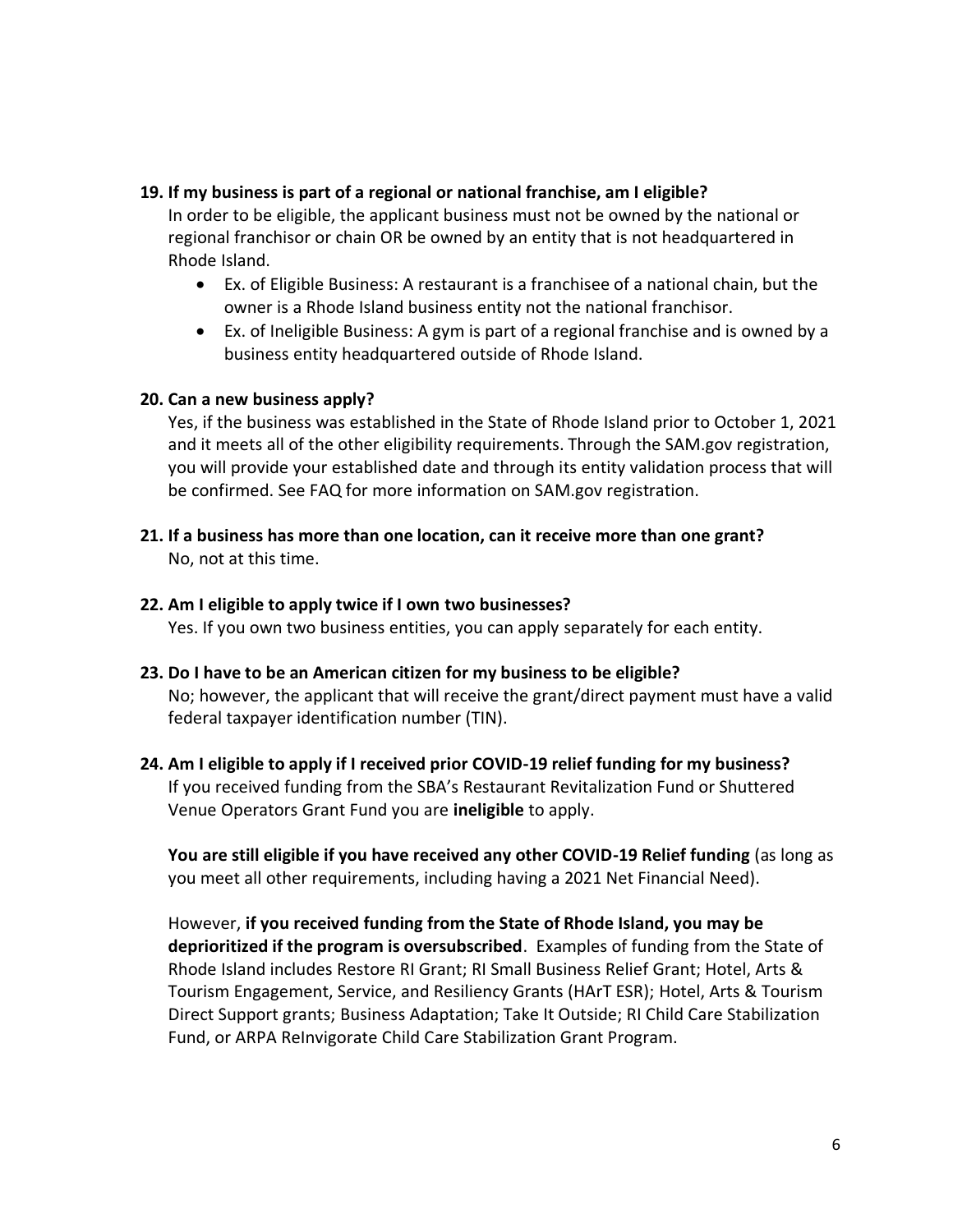# **APPLICATION**

### **25. Reserved**

# **26. Will there be technical assistance resources that I can utilize during the application submission process?**

Yes, technical assistance will be available for this program. RI Commerce Corporation has partnered with the following entities to provide direct application support for businesses, including support for obtaining a Data Universal Numbering System (DUNS) number and registering SAM.gov:

- Center for Southeast Asians. Contact: Channavy Chhay [Channavy.chhay@cseari.org](mailto:Channavy.chhay@cseari.org)
	- Language supports in: Mandarin, Cantonese, Vietnamese, Hmong, Tagalog, Khmer, Laotian, Spanish
- Center for Women and Enterprise. Contact: [info@cwerhodeisland.org](mailto:info@cwerhodeisland.org) or 401-277-0800
	- Language supports in Spanish: para las citas en Español clic aqui o llame al 401-427-6535 o email [info.rhodeisland@cweonline.org](mailto:info.rhodeisland@cweonline.org)
- RI Black Business Association. Contact: Lisa Ranglin and Angel Lopez [smallbizhelp@ri-bba.org](mailto:smallbizhelp@ri-bba.org)
	- Language supports in: Spanish
- RI Hispanic Chamber of Commerce. Contact: Martha Perez-Barton [martha@rihispanicchamber.org](mailto:martha@rihispanicchamber.org)
	- Language supports in: Spanish
- RI Small Business Development Center (SBDC). Schedule an appointment [here](https://www.risbdc.org/reg.aspx?mode=counsel¢er=14070&subloc=0) or call 401-874-7232.
- RI SCORE. [Schedule a mentor request.](https://core.score.org/mentoring/request/0/9017?_ga=2.4971955.1211711106.1596467235-837390748.1596130201)
- RI Society of Certified Public Accountants. Contact: Melissa Travis and Amanda Iovini - [info@riscpa.org](mailto:info@riscpa.org)
- Roads Consulting Group. Contact: Andrea Perez [info@roadscg.com](mailto:info@roadscg.com)
	- Language supports in: French, Spanish, Portuguese, Korean

### **27. Will technical assistance be available in languages other than English?**

Yes. Technical assistance and application support is available in Spanish, French, Portuguese, Mandarin, Cantonese, Korean, Hmong, Laotian, Khmer, Tagalog, and Vietnamese.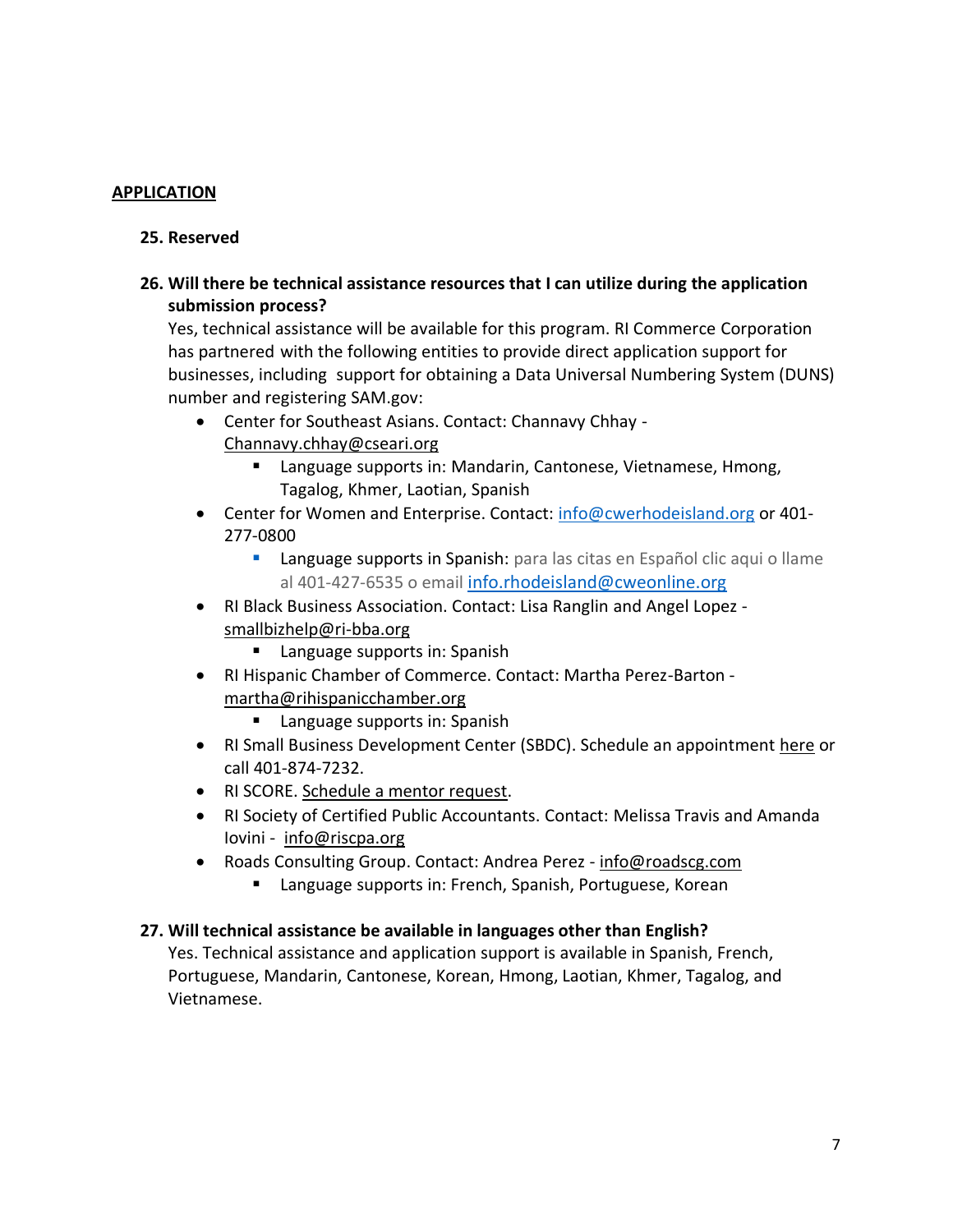# **28. How do I calculate my 2021 COVID related net financial need?**

RI Commerce Corporation provides a [calculator](http://grantcalculator.commerceri.com/) to support businesses in determining their 2021 net financial need. Businesses will calculate net financial need using one of three formulas depending on the year the business was established. The net financial need calculation will show whether you have a \$2,500 or greater unmet need for 2021. For the purposes of this program, business with between \$2,500 and \$5,000 of 2021 unmet financial need will be eligible for grants of \$2,500. Businesses with net financial need greater than \$5,000 will be eligible for a \$5,000 grant award.

To calculate your COVID-related net financial need click [here.](https://grantcalculator.commerceri.com/) This will be calculated by subtracting the total amount of COVID related grants or financial assistance received for 2021 from the total drop in gross receipts from 2019 to 2021. Businesses that do not meet the \$2,500 requirement (or the \$5,000 threshold) may also add COVID-related increased costs or expenses.

**For businesses that began operating before January 1, 2019**, here's how to calculate this:

- 2019 Gross Receipts or Sales: \_\_\_\_\_\_\_\_\_\_\_\_\_\_\_ (A)
- 2021 Gross Receipts or Sales: \_\_\_\_\_\_\_\_\_\_\_ (B)
- 2021 COVID Assistance: \_\_\_\_\_\_\_\_\_\_ (C)
- Net Financial Need:  $\blacksquare$

If your net financial need exceeds \$2,500, you meet the eligibility requirement as follows:

- A business with a calculated need of more than \$2,500 but less than \$5,000 is potentially eligible for a \$2,500 grant if the applicant meets all other program eligibility requirements.
- A business with a calculated need of more than \$5,000 is potentially eligible for a \$5,000 grant if the applicant meets all other program eligibility requirements.

If your net financial need is less than the maximum award threshold of \$5,000, you may also add your COVID-related expenses or increased costs. Please do not complete this section if you have already met the maximum net financial need requirement.

- 2021 COVID-related Costs: \_\_\_\_\_\_\_\_\_\_ (D)
- Net Financial Need:  $\blacksquare$  A minus B minus C plus D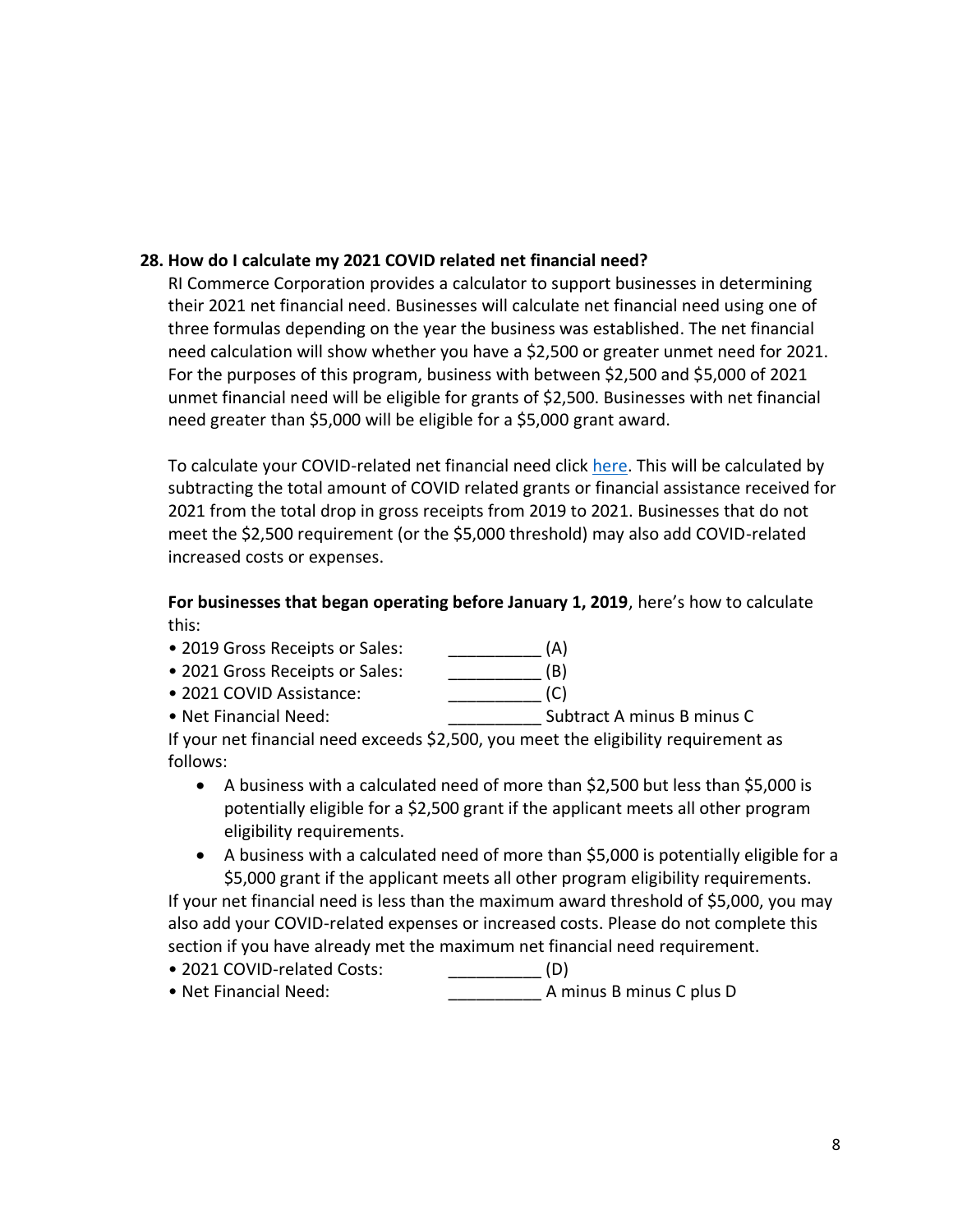# **For businesses that began operating between January 1, 2019, and December 31,**

**2019**, here's how to calculate this:

- Months in Operation in 2019: **All and Structure (A)**
- 2019 Gross Receipts or Sales:  $(B)$
- Annualized 2019 Gross Receipts or Sales: <br> (C = B divided by A times 12)
- 2021 Gross Receipts or Sales:  $(D)$
- 2021 COVID Assistance:  $(E)$
- Net Financial Need:  $\bullet$  Subtract C minus D minus E

If your net financial need exceeds \$2,500, you meet the eligibility requirement, and your award amount is calculated as follow:

- A business with a calculated need of more than \$2,500 but less than \$5,000 is potentially eligible for a \$2,500 grant if the applicant meets all other program eligibility requirements.
- A business with a calculated need of more than \$5,000 is potentially eligible for a \$5,000 grant if the applicant meets all other program eligibility requirements.

If your net financial need is less than the maximum award threshold of \$5,000, you may also add your COVID-related increased costs or expenses. Please do not complete this section if you have already met the net financial need requirement.

- 2021 COVID-related Costs:  $(F)$
- Net Financial Need:  $\blacksquare$  Subtract C minus D minus E plus F

# **For businesses that began operating on or after January 1, 2020**, here's how to calculate this:

- 2021 Operating Expenses: \_\_\_\_\_\_\_\_\_\_ (A)
- 2021 Gross Receipts or Sales: (B)
- 2021 COVID Assistance: \_\_\_\_\_\_\_\_\_\_ (C)
- Net Financial Need: \_\_\_\_\_\_\_\_\_\_ Subtract A minus B minus C

If your net financial need exceeds \$2,500, you meet the eligibility requirement, and your award amount is calculated as follows:

- A business with a calculated need of more than \$2,500 but less than \$5,000 is potentially eligible for a \$2,500 grant if the applicant meets all other program eligibility requirements.
- A business with a calculated need of more than \$5,000 is potentially eligible for a \$5,000 grant if the applicant meets all other program eligibility requirements.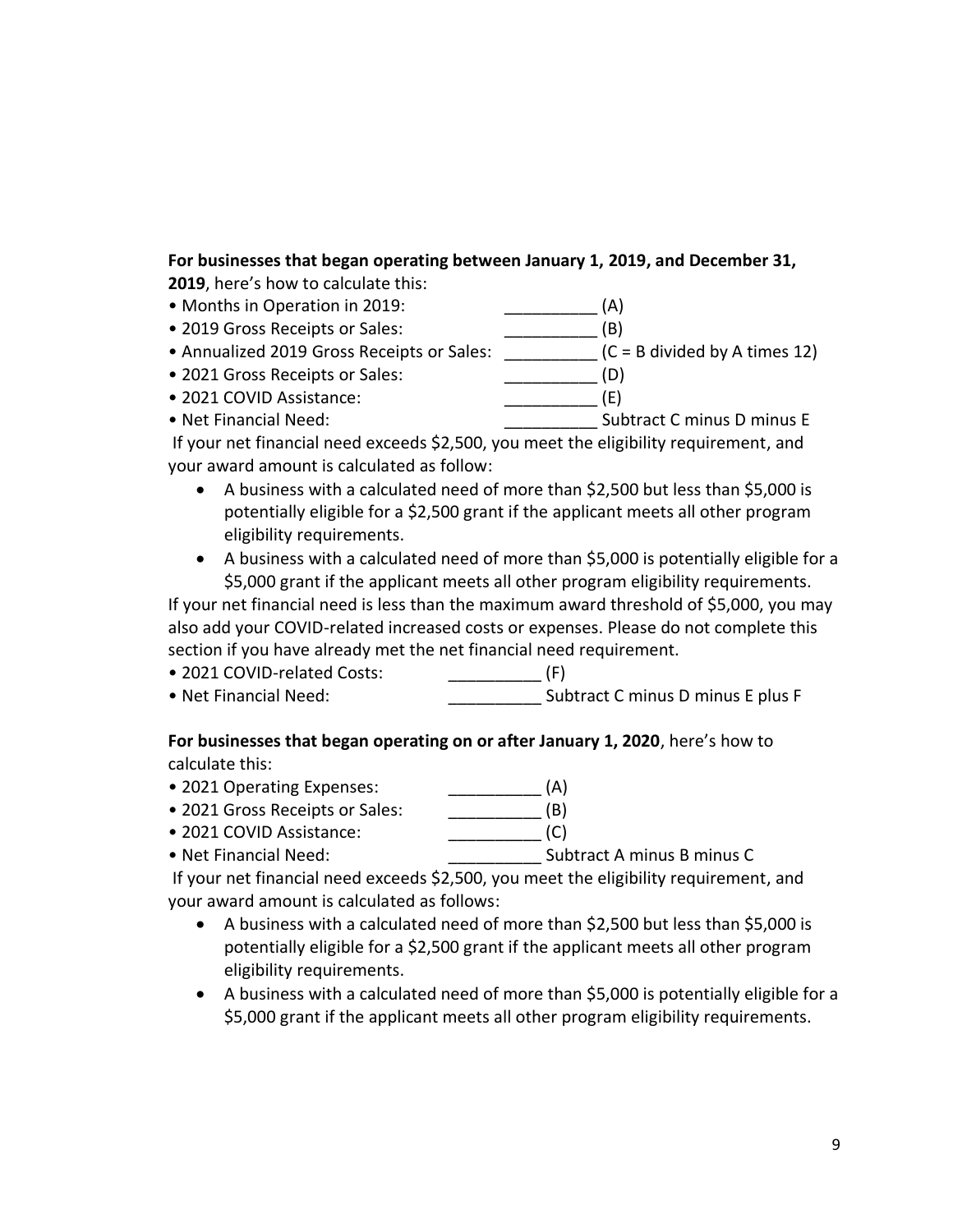# **29. How does RI Commerce Corporation define 2021 operating expenses for businesses that begin on or after 1/1/20 only?**

RI Commerce Corporation defines 2021 operating expenses to include any operating business expenses incurred in 2021 except for those listed as ineligible. Ineligible uses of funds are described below, question 30.

# **30. What are eligible expenses for this program?**

Grant funds may be used flexibly to pay for costs incurred between issuance of grant and December 31, 2022 which consist of:

- Wages and/or salaries of employees to avoid furloughs or layoffs;
- Operational costs incurred to enable the business to remain open; and/or
- Facilitating the reopening of the business and/or particular lines of business if normal business operations have been negatively impacted due to the pandemic.

Funds may not be used:

- To pay a distribution to a shareholder, member, partner or any other class of equity holder;
- To pay non-business expenses;
- To pay taxes or other amounts owed to government entities;
- For political purposes, including lobbying activities, donating to a political party, candidate, political action committee or to support or oppose any cause;
- To pay expenses for which the applicant has or will receive reimbursement from another source including other government grant or loan programs (state and/or federal), unemployment or insurance coverage; and/or
- To pay for renovations (unless the expenses are necessary to comply with COVID guidelines).
- **31. If my business entity type changed (e.g., Sole Proprietorship to an LLC) during the period of 2019 to 2021, which business entity type should I select in the application? (ADDED 2/14/22)**

You should select your current business legal entity type. This should match the way you file taxes with the IRS and the State of Rhode Island.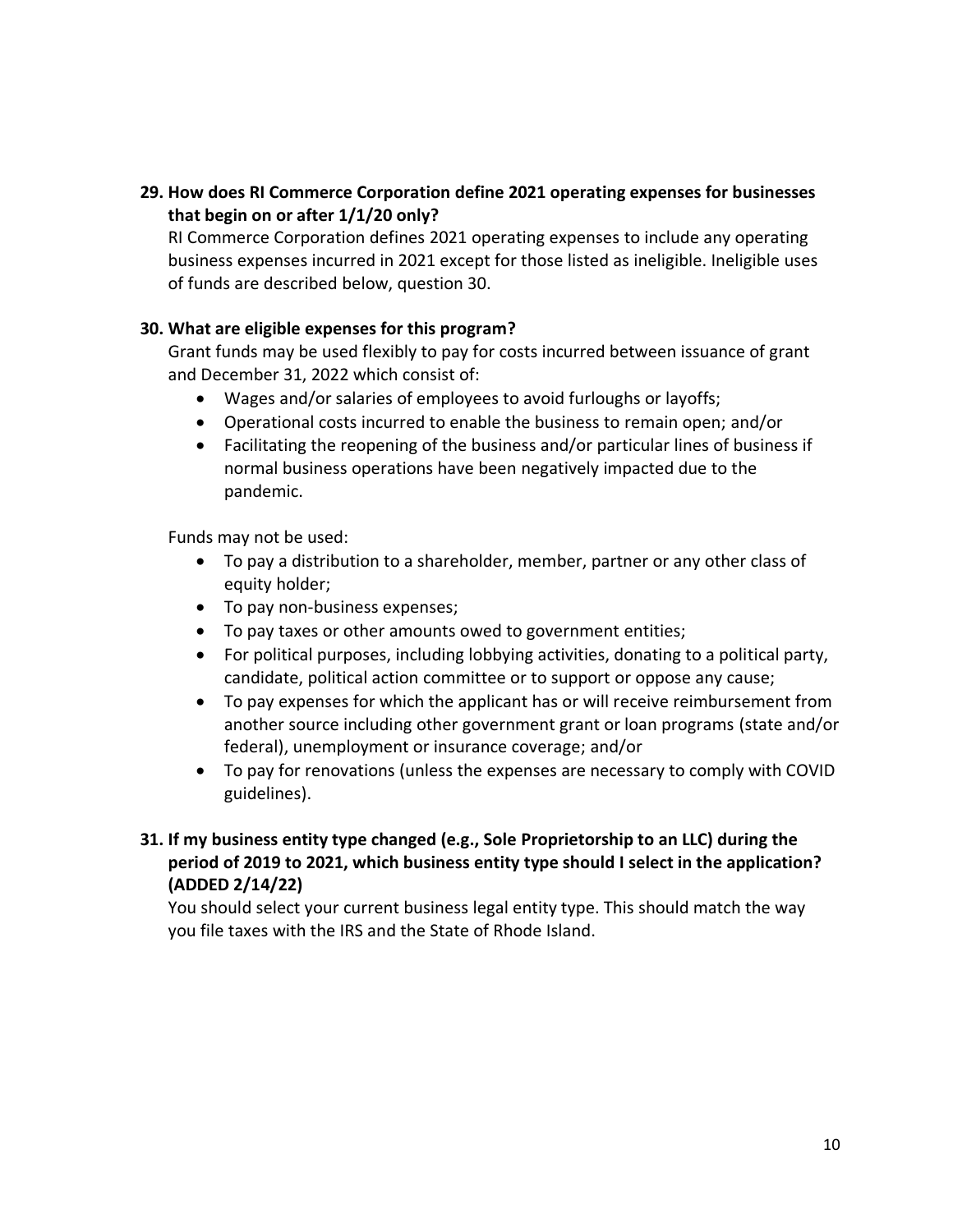# **32. If I changed my business's legal structure between 2019 and 2021, how would I complete my net financial need? (ADDED 2/14/22)**

You should calculate your Net Financial Need as if you have been in continual operations for the entire time you have operated your business. For example, if you were a Sole Proprietor in 2019 but are now an S Corp, you can complete the Net Financial Need calculator as if you were a business in continual operations from 2019 to present. If you have questions specific to your business's situation, please reach out for assistance.

#### **33. Do I need to provide documentation as part of my application?**

No, an applicant will not be required to upload any documentation initially to the application portal. However, upon review of applications, it might be necessary for an applicant to provide additional information to validate and confirm application information entered. Therefore, the RI Commerce Corporation reserves the right to request additional documentation to demonstrate that a business meets eligibility criteria and other program requirements.

### **34. What documentation will I need to apply?**

Although the RI Rebounds Small Business Grant Program does not require any documentation as part of the official application, a percentage of applicants will be asked to provide documentation to verify the information provided in their applications. If contacted, you must provide documentation that supports the information in the application. Please keep the following (although this list may not be exhaustive) on file in case you are asked for it before or after you receive the grant:

- A record of your 2021 net financial need calculation. This can be generated from the grant calculator by clicking "Generate PDF for Your Records" button at the end of the [grant calculator.](https://grantcalculator.commerceri.com/)
- Information about any COVID-related assistance you've received.
- Documentation of "gross receipts or sales." For most, this will be done by collecting tax returns for 2019 and 2021. If you have not yet filed your 2021 taxes, this may include: a point-of-sale (POS) system export or screenshot; or a general ledger or accounting software report (e.g., a profit and loss statement from an accounting software like QuickBooks, FreshBooks, Xero) that shows annual revenue. If you haven't filed your taxes and do not have a point-of-sale, general ledger, or accounting system, please work with your tax professional or a Technical Assistance provider (see list in Question 26) to discuss documentation options.
- The list and supporting documentation of COVID-related increased costs or expenses (if used for calculating 2021 net financial need). Documentation may include receipts, invoices, bank statements, etc.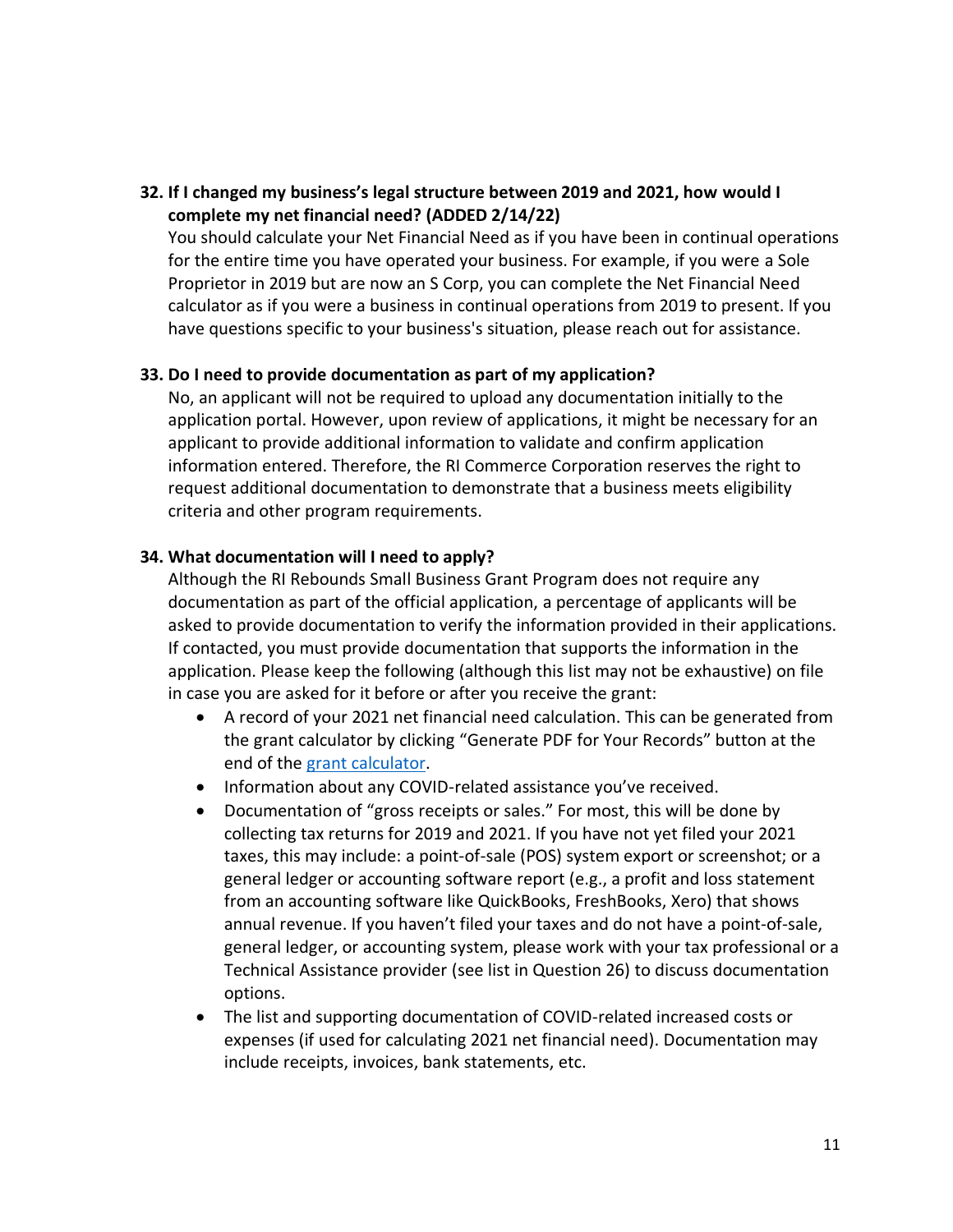We ask that you retain this information for a minimum of 5 years, the federally required period of time, as discussed in question 43 (Post-Award section).

**35. What do I do if I received an ineligibility notice, but believe that I made a mistake on my application?**

If you have questions about eligibility, please review the eligibility criteria in this document. After reviewing the FAQs and your submission, if you believe you have incorrectly answered a question that you would like to correct you may start a new application.

To perform this action:

- Return to the Home screen by clicking the "Rhode Island Commerce" icon at the top left of the screen; and
- Click "Add New Application."

This is the recommended option.

### **36. What should I expect if I completed the amendment process?**

All amendment submissions will be reviewed and responded to by a RI Rebounds Team member within seven (7) days from amendment submission. Responses may include a request to submit a new application.

NOTE: It is preferred that applicants submit new applications if they believe that an application answer(s) was submitted incorrectly. To perform this action:

- Return to the Home screen by clicking the "Rhode Island Commerce" icon at the top left of the screen; and
- Click "Add New Application."

# **DATA UNIVERSAL NUMBERING SYSTEM (DUNS) and SYSTEM OF AWARD MANAGEMENT (SAM)**

### **37. What is a Data Universal Numbering System (DUNS) number?**

A DUNS number is a unique nine-digit identifier for businesses issued by Dun & Bradstreet Company. This number is referenced by the System of Award Management (SAM) and is a required prerequisite for completing your SAM registration. There is no cost to obtain a DUNS number.

### **38. How long will it take an applicant to acquire a DUNS number?**

Typical processing time by Duns & Bradstreet Company is 1-2 days after an applicant submits a complete request.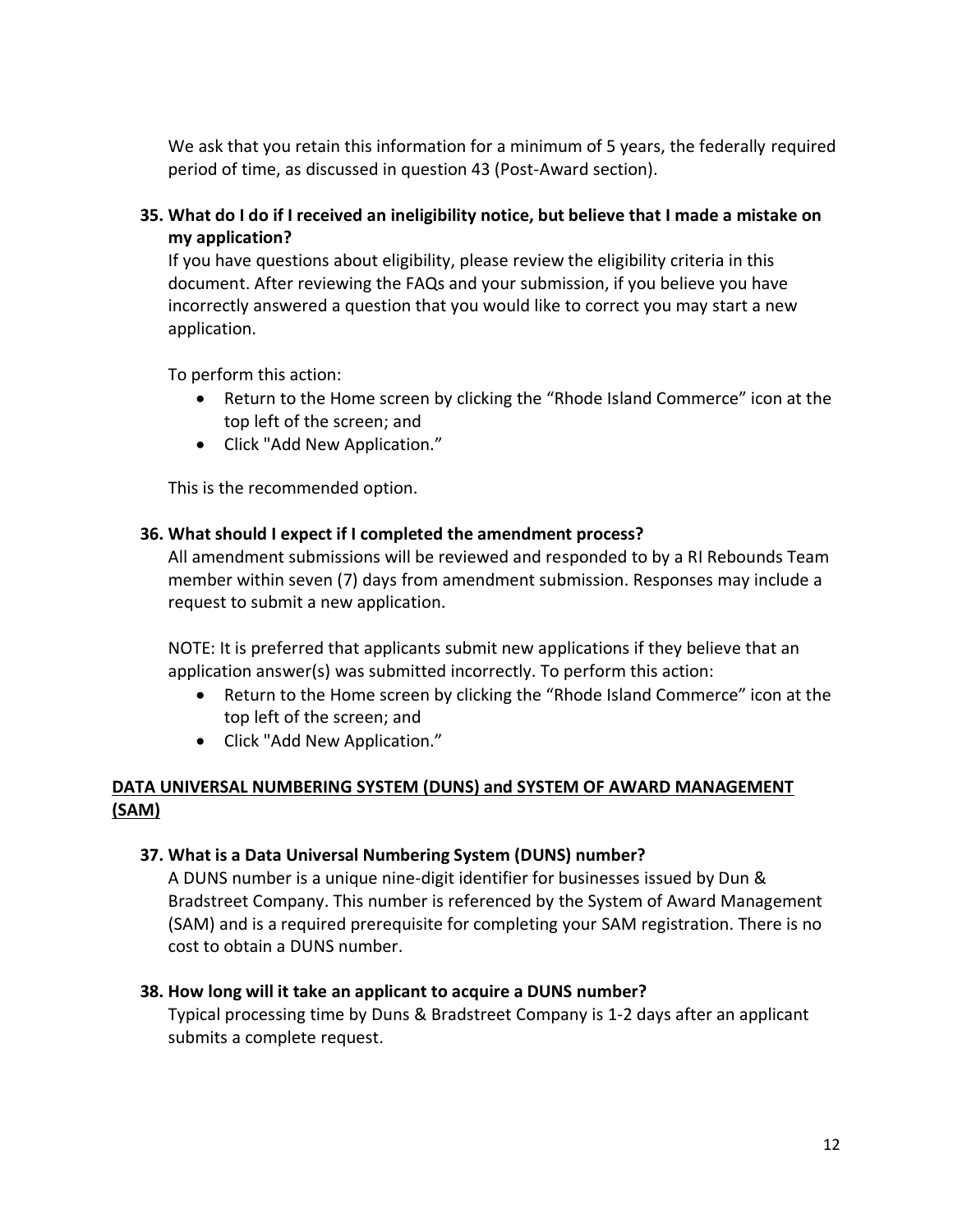# **39. Why is System for Award Management (SAM or SAM.gov) registration required for this program? (ADDED 2/14/22)**

The US Department of the Treasury's Interim Final Rule to implement the Coronavirus State and Local Fiscal Recovery Fund (SLFRF) established under the American Rescue Plan Act (ARPA) expressly provides that the Uniform Guidance applies to SLFRF:

"[P]ayments from the Fiscal Recovery Funds as a general matter will be subject to the provisions of the Uniform Administrative Requirements, Cost Principles, and Audit Requirements for Federal Awards (2 CFR part 200) (the Uniform Guidance)."

2 CFR parts 25.100 and 25.105 of the Uniform Guidance, in turn, establish that the System for Award Management (SAM) is the repository for standard information about applicants and recipients and provides that such part applies to "grants, cooperative agreements, loans, and other types of federal financial assistance."

Further, paragraph C.4 of the U.S. Department of the Treasury's Compliance and Reporting Guidelines [\(SLFRF Compliance and Reporting Guidance Update 2.1 final](https://home.treasury.gov/system/files/136/SLFRF-Compliance-and-Reporting-Guidance.pdf)  (treasury.gov) provides that, "in administering a program…[the Corporation] will need to maintain procedures for obtaining information evidencing a given beneficiary, subrecipient, or contractor's eligibility including a valid SAM.gov registration."

# **40. What is the System for Award Management (SAM)?**

The SAM is an official website of the U.S. Government. Typically, SAM is referred to as SAM.gov. There is no cost to register with SAM.

You can use SAM to:

- Register to do business with the U.S. Government.
- Update, renew, or check the status of your entity registration.
- Search for entity registration and exclusion records.
- Search for assistance listings (formerly CFDA.gov), wage determinations (formerly WDOL.gov), contract opportunities (formerly FBO.gov), and contract data reports (formerly part of FPDS.gov).
- View and submit BioPreferred and Service Contract Reports.
- Access publicly available award data via data extracts and system accounts.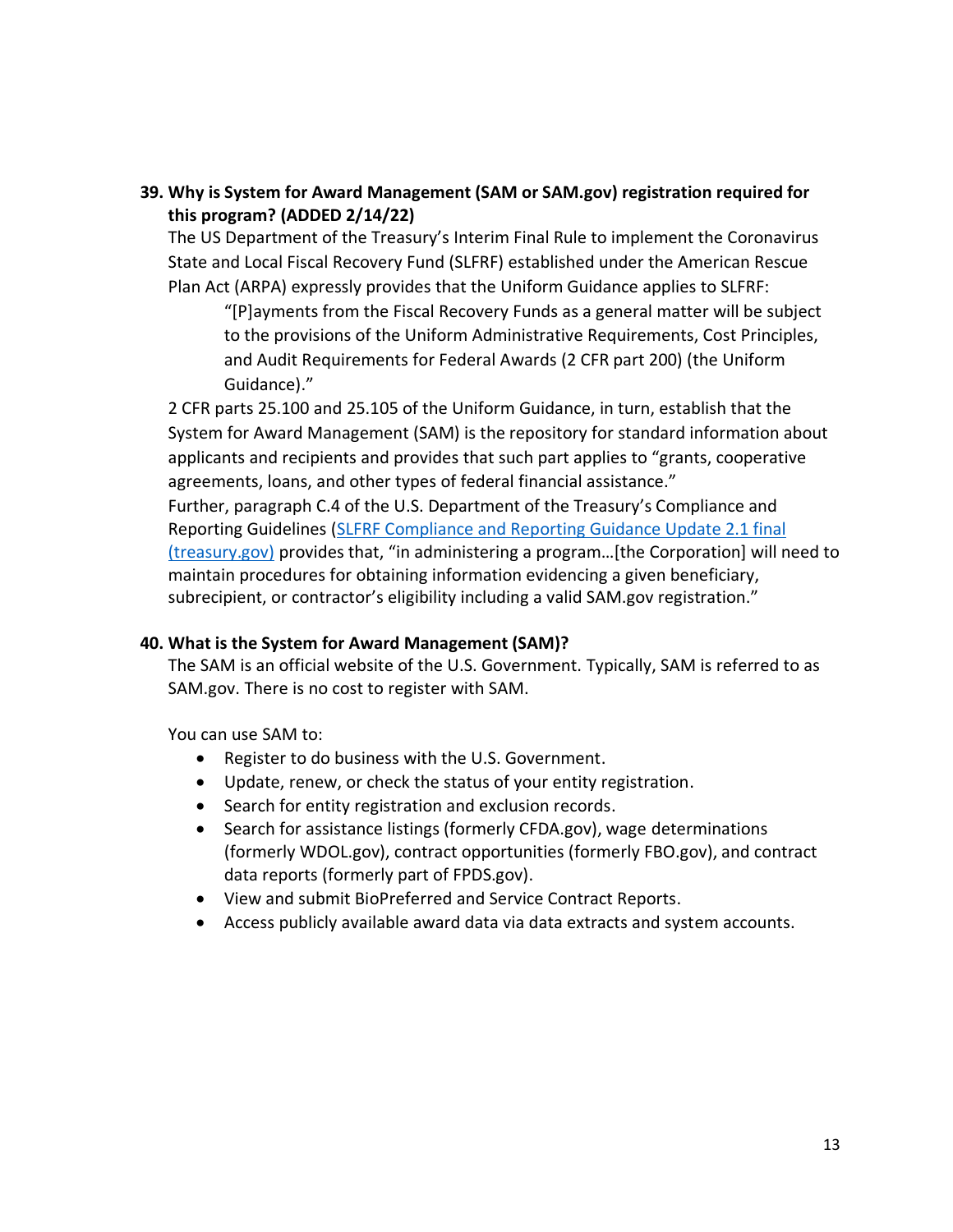# **41. Is it required to obtain a DUNS number and be registered with SAM in order to receive funding?**

Yes, under the American Rescue Plan Act, Interim Final Rule, all eligible payees are required to have an active registration with the System of Award Management (SAM or SAM.gov) [\(https://www.sam.gov\)](https://www.sam.gov/) as well as a DUNS (Data Universal Numbering System) number issued by Dun & Bradstreet Company [\(https://dnb.com\)](https://dnb.com/). **You do not need to have a DUNS number or SAM.gov registration before beginning or submitting an application. However, it will be required in order to receive your payment.**

# **42. How long will it take an applicant to complete the DUNS and SAM registration process?**

The request for a DUNS number must be completed first and should take approximately 30 minutes to complete. Once a complete request has been submitted, it normally takes 1-2 days to process and for an applicant to receive a DUNS number via email.

It should take about an hour to register through SAM.gov once you have all paperwork in order. A SAM.gov registration will take on average 7-10 days to process but may take longer given your unique business' situation and the General Services Administration (GSA) processing time.

### **43. Can I check on the status of my SAM.gov registration?**

Yes. From the SAM.gov home page, click on "Check Registration Status" and follow the instructions. The SAM.gov system will also email you regarding your status throughout the registration validation process.

#### **44. How much does it cost to acquire a SAM.gov registration and DUNS number?**

Both the SAM.gov registration and DUNS registration are **free**. If you receive any solicitation or navigate to any website requesting a fee to register for SAM.gov or DUNS, be cautious. These services are not affiliated with this grant program or SAM.gov. **It is free to register, and free assistance is available** through the technical assistance partners listed in Q26.

#### **AWARD AND PAYMENT DISBURSEMENT**

# **45. Will I need to complete any paperwork like a grant agreement in order to receive the grant/funding?**

Yes. Once your application has been reviewed and approved, you will be asked to complete a grant agreement and IRS W-9 form.

#### **46. Once my grant is approved, how long until I receive the money?**

After applications are prioritized at the end of the initial application period, we expect most applicants will have their checks mailed within approximately 2 weeks. **As a reminder, applicants must obtain a DUNS number, register with SAM.gov, complete a**